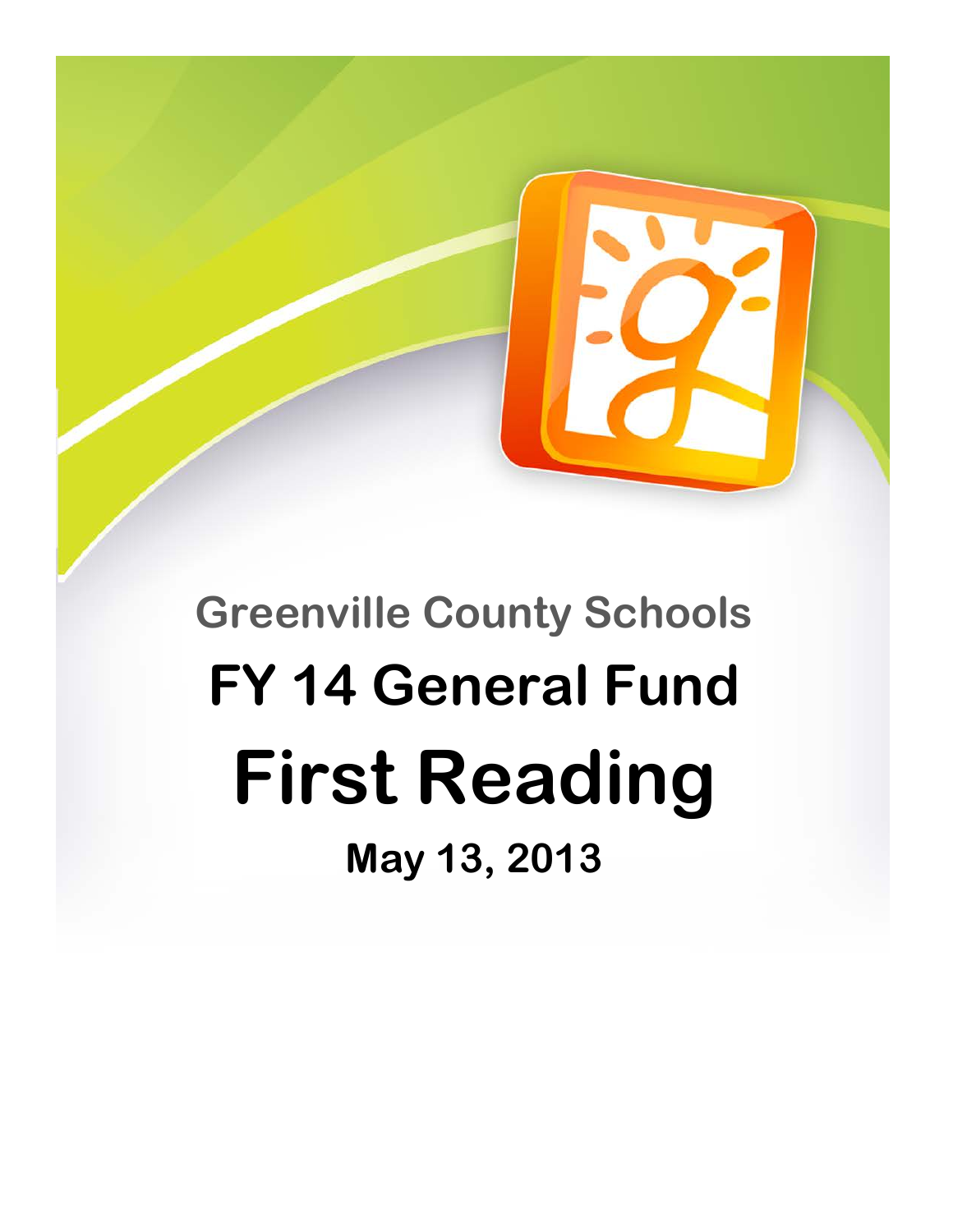# **Greenville County Schools 2013-2014 General Fund Proposed Budget First Reading**

## **Projected Revenue Summary**

| Projected Revenue for FY 14                           |                   |               | Reference<br>Page |
|-------------------------------------------------------|-------------------|---------------|-------------------|
| Local Revenue <sup>*</sup>                            | 152,945,000<br>S. |               | $\overline{2}$    |
| <b>State Revenue</b>                                  | 304,016,000       |               | 2                 |
| Transfers In                                          | 15,524,000        |               | 2                 |
| <b>Total Projected Revenue for FY 14</b>              |                   | \$472,485,000 |                   |
| <b>Unassigned Fund Balance/Savings ONE TIME FUNDS</b> |                   | 10,743,000    |                   |
| <b>Required Amount to Equal Proposed Expenditures</b> | \$483,228,000     |               |                   |

## **Proposed Expenditures Summary**

|                                              |               |               | Reference<br>Page |
|----------------------------------------------|---------------|---------------|-------------------|
| <b>Budgeted Expenditures for FY 13</b>       |               | \$468,231,000 |                   |
| Proposed Expenditures for FY 14              |               |               |                   |
| <b>Federal Mandated Expenditures</b>         | \$<br>185,000 |               | 5                 |
| <b>State Mandated Expenditures</b>           | 6,169,000     |               | 5                 |
| <b>Local Required Expenditures</b>           | 9,010,000     |               | 5                 |
| <b>Reduction of Expenditures</b>             | (367,000)     |               | 5                 |
| <b>Subtotal</b>                              |               | 14,997,000    |                   |
| <b>Total Proposed Expenditures for FY 14</b> |               | \$483,228,000 |                   |

**\* Includes a recommended 3-mill local property tax increase which generates \$3,150,000**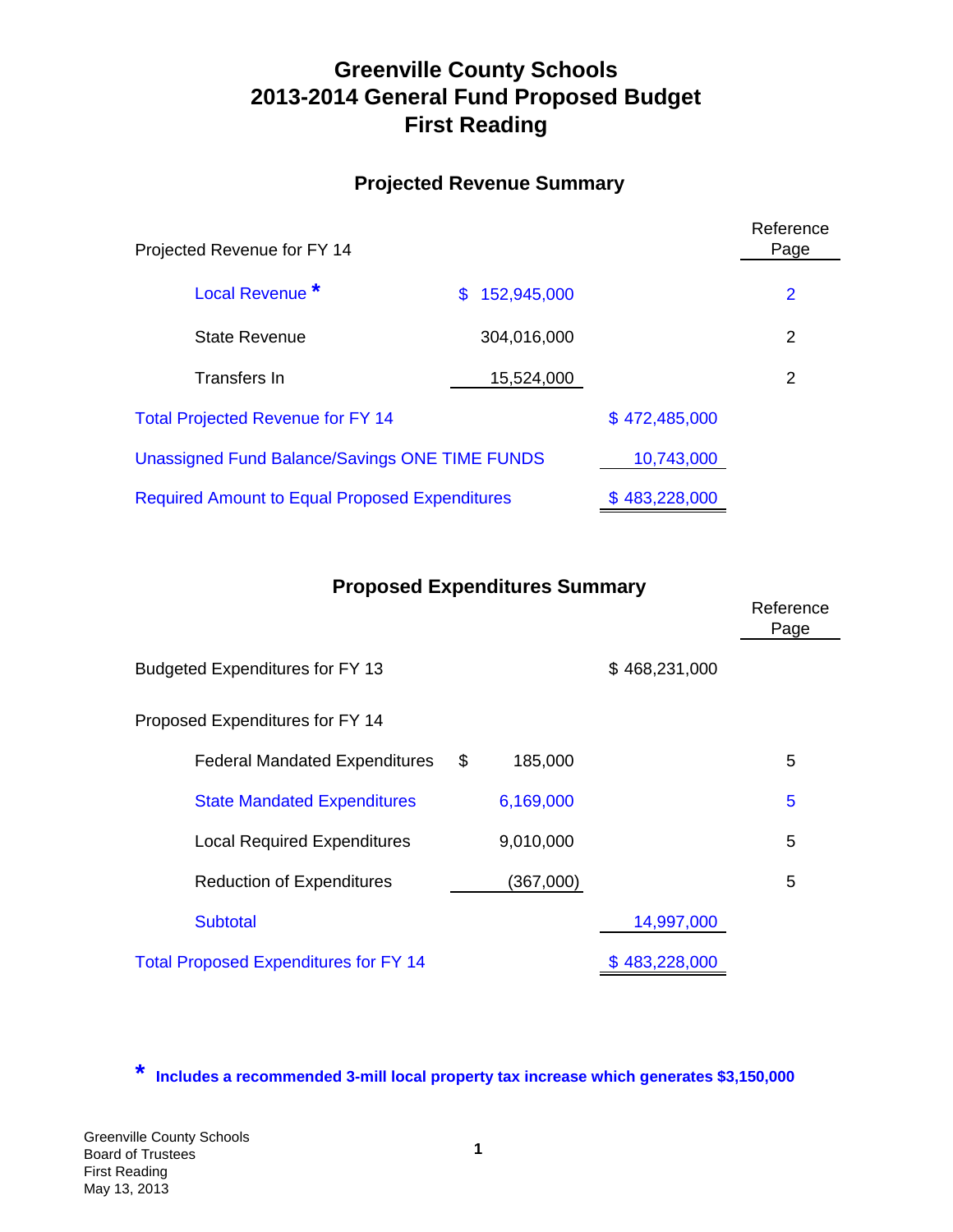÷

|    |                                                          | State BSC \$2,009.86<br><b>GCS BSC \$1,461</b> |                       |                          | <b>State BSC \$2,101</b><br><b>GCS BSC \$1,534</b> |  |
|----|----------------------------------------------------------|------------------------------------------------|-----------------------|--------------------------|----------------------------------------------------|--|
|    |                                                          | <b>FY 13</b>                                   |                       | <b>Projections FY 14</b> |                                                    |  |
|    |                                                          |                                                | <b>Revenue Budget</b> |                          | <b>Revenue Budget</b>                              |  |
| 1  | <b>Projected Local Revenue</b>                           |                                                |                       |                          |                                                    |  |
| 2  | Property Taxes - Greenville, Laurens,                    | \$                                             | 148,685,000           | \$                       | 148,685,000                                        |  |
|    | Spartanburg and Fee In Lieu of Taxes                     |                                                |                       |                          |                                                    |  |
| 3  | Act 388 Millage (3 mills)                                |                                                |                       |                          | 3,150,000                                          |  |
| 4  | Interest on Short Term Investments                       |                                                | 400,000               |                          | 315,000                                            |  |
| 5  | Tuition - Out of District Students                       |                                                | 60,000                |                          | 60,000                                             |  |
| 6  | Lost & Damaged Books                                     |                                                | 50,000                |                          | 50,000                                             |  |
| 7  | <b>Drivers Ed Fees</b>                                   |                                                | 65,000                |                          | 65,000                                             |  |
| 8  | Proviso for Handicapped Education                        |                                                | 240,000               |                          | 240,000                                            |  |
| 9  | <b>Tuition - Summer School</b>                           |                                                | 130,000               |                          | 130,000                                            |  |
| 10 | <b>Contributions from Private Sources</b>                |                                                | 250,000               |                          | 250,000                                            |  |
| 11 | <b>Total Projected Local Revenue</b>                     | \$                                             | 149,880,000           | \$                       | 152,945,000                                        |  |
|    | 12 Projected State Revenue                               |                                                |                       |                          |                                                    |  |
| 13 | <b>Employer Fringe Benefits</b>                          | \$                                             | 66,915,000            | \$                       | 70,527,000                                         |  |
| 14 | Education Finance Act (EFA) - BSC                        |                                                | 130,489,000           |                          | 140,365,000                                        |  |
| 15 | Property Tax Relief (Tier I)                             |                                                | 23,410,000            |                          | 23,410,000                                         |  |
| 16 | Homestead Exemption (Tier II)                            |                                                | 5,900,000             |                          | 5,900,000                                          |  |
| 17 | Homestead Exemption Fund - Base Reimbursement (Tier III) |                                                | 51,741,000            |                          | 54,538,000                                         |  |
| 18 | Homestead Exemption Fund - Annual Allocation (Tier III)  |                                                | 2,796,000             |                          | 2,109,000                                          |  |
| 19 | Special Education Transportation                         |                                                | 170,000               |                          | 170,000                                            |  |
| 20 | Home School Instruction                                  |                                                | 70,000                |                          | 70,000                                             |  |
| 21 | School Bus Drivers Salaries/Work Comp                    |                                                | 1,889,000             |                          | 2,305,000                                          |  |
| 22 | Merchants Inventory Tax                                  |                                                | 2,201,000             |                          | 2,201,000                                          |  |
| 23 | Manufacturers Depreciation                               |                                                | 2,100,000             |                          | 2,100,000                                          |  |
| 24 | <b>Motor Carriers Tax</b>                                |                                                | 321,000               |                          | 321,000                                            |  |
|    | 25 Total Projected State Revenue                         | \$                                             | 288,002,000           | \$                       | 304,016,000                                        |  |
| 26 | <b>Projected Transfers In</b>                            |                                                |                       |                          |                                                    |  |
| 27 | Transfer from EIA - Teacher Salary Supplement            | \$                                             | 12,511,000            | \$                       | 12,511,000                                         |  |
| 28 | Transfer from Food Service - Indirect Cost               |                                                | 1,613,000             |                          | 1,613,000                                          |  |
| 29 | Transfer from Special Revenue - Indirect Cost            |                                                | 1,400,000             |                          | 1,400,000                                          |  |
|    | 30 Total Projected Transfers In                          | \$                                             | 15,524,000            | \$                       | 15,524,000                                         |  |
|    | 31 Unassigned Fund Balance/Savings ONE TIME FUNDS        | \$                                             | 14,825,000            | \$                       | 10,743,000                                         |  |
|    | 32 Total Projected Revenue Budget                        | \$                                             | 468,231,000           | \$                       | 483,228,000                                        |  |

Greenville County Schools Board of Trustees First Reading May 13, 2013 **2**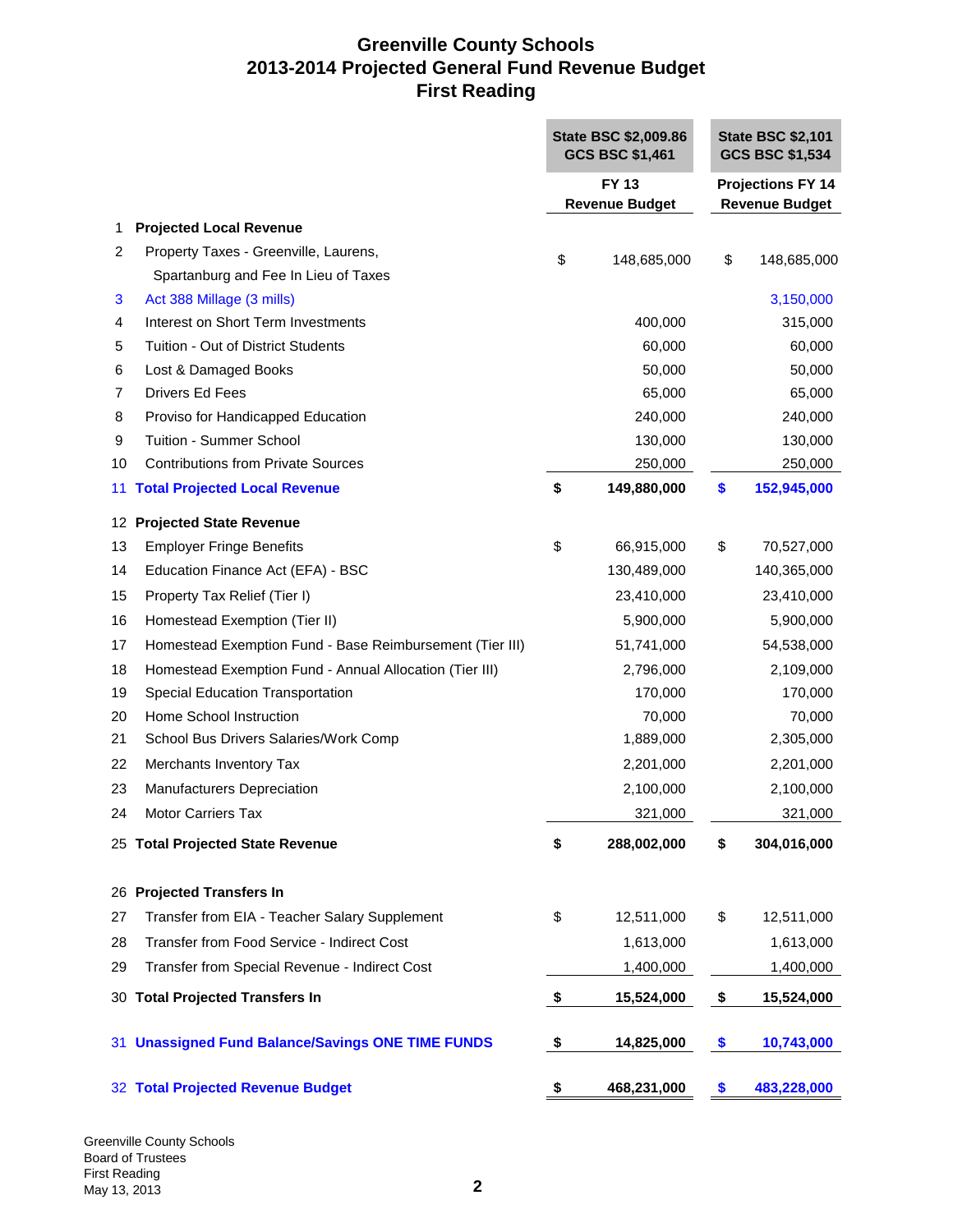#### **Greenville County Schools 2013-2014 Projected General Fund Revenue Budget First Reading**

#### **Changes to Projected Revenue**

The Senate Finance Committee has approved the FY 14 Education Finance Act Base Student Cost allocation at the House level of \$2,101. We do not expect any material change in State revenue allocations between the House and Senate budgets for the District's FY 14 General Fund budget.

The FY 14 General Fund Revenue and Expenditure Budgets have been balanced by using a combination of a millage increase, as specified by Act 388, and a portion of the General Fund unassigned fund balance.

#### **Act 388 Millage**  *pg 2, line 3 \$3,150,000*

The annual millage rate increase allowed by Act 388 is based on the average of the twelve monthly consumer price indices for the last calendar year and the population growth of Greenville County for the same period.

The FY 14 allowable operational millage increase per Act 388 is 4.98 mills. In addition, State law provides school boards the authority to levy millage not used in the three preceding years. This means any operational millage increase allowed for FY 11, FY 12, and FY 13 that were not levied may be used in FY 14. The total millage available is 10.86 (5.88 from FY 13 and 4.98 for FY 14).

| Act 388 Millage | Available         | <b>Used</b> | Remaining         |
|-----------------|-------------------|-------------|-------------------|
| <b>FY 10</b>    | <b>7.20 mills</b> | 0.0 mills   | 7.20              |
| <b>FY 11</b>    | 2.20 mills        | 2.2 mills   | 7.20 (from FY 10) |
| <b>FY 12</b>    | 3.60 mills        | 4.7 mills   | 6.10 (from FY 10) |
| <b>FY 13</b>    | <b>5.88 mills</b> | 6.1 mills   | 5.88 (from FY 13) |
| <b>FY 14</b>    | 4.98 mills        |             |                   |

The Act 388 millage formula allowed a millage increase of 5.88 mills for FY 13, but these mills were not used in the levy for FY 13. The availability of these 5.88 mills will lapse if not used by FY 16. The Board has for FY 14 the authority, as allowed by State law, to levy a total of 10.86 mills.

The Administration is proposing an operational millage increase of 3.0 mills for FY 14. This increase will use 3.0 mills from FY 13 millage that was not levied. This recommendation is consistent with the District's strategy of reducing, over a period of time, usage of the fund balance to fund recurring expenditures. Continued application of this strategy will provide stable funding for recurring expenditures and have a positive influence on the District's bond ratings.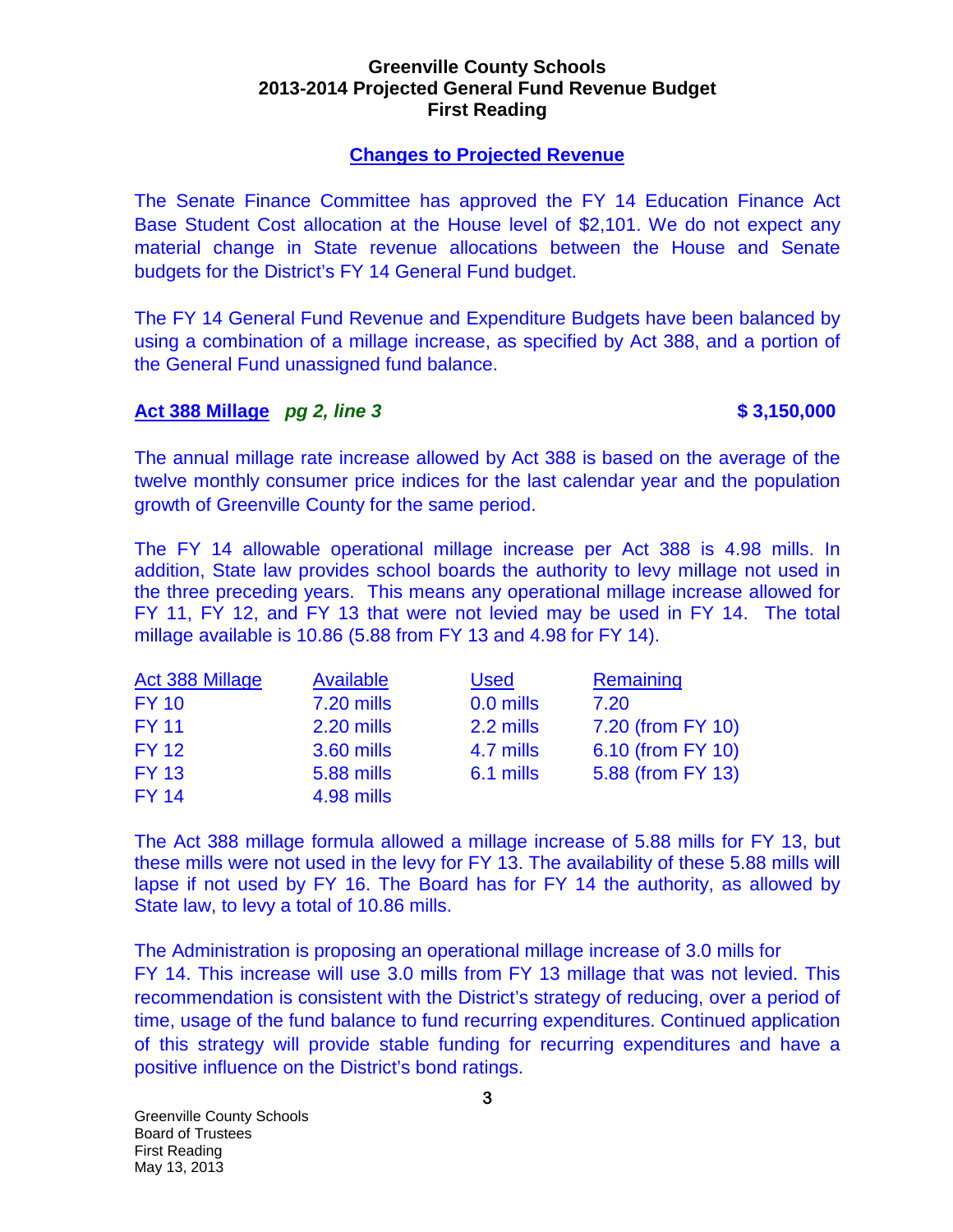#### **Greenville County Schools 2013-2014 Projected General Fund Revenue Budget First Reading**

#### **General Fund – Fund Balance** *pg 2, line 31* **\$10,743,000**

At the end of FY 12, \$24.1 million or 30% of the General Fund fund balance was unassigned. The Administration is recommending assigning \$10,743,000 of this amount as a funding source for the FY 14 General Fund. This recommendation adheres to the District's strategy of protecting the instructional process from the effects of the recent economic recession and reducing, over a period of time, usage of the fund balance to fund recurring expenditures.

This recommended assignment of \$10.7 million will reduce the use of the General Fund fund balance when compared to FY 12 (\$16.8 million) and FY 13 (\$14.8 million). The FY 14 assignment will reflect a reduction in fund balance assignment of \$6.1 million since FY 12. This will leave approximately \$14 million of the unassigned balance available to use in the next four years as we move to eliminate our dependence on non-recurring revenue to fund recurring expenditures.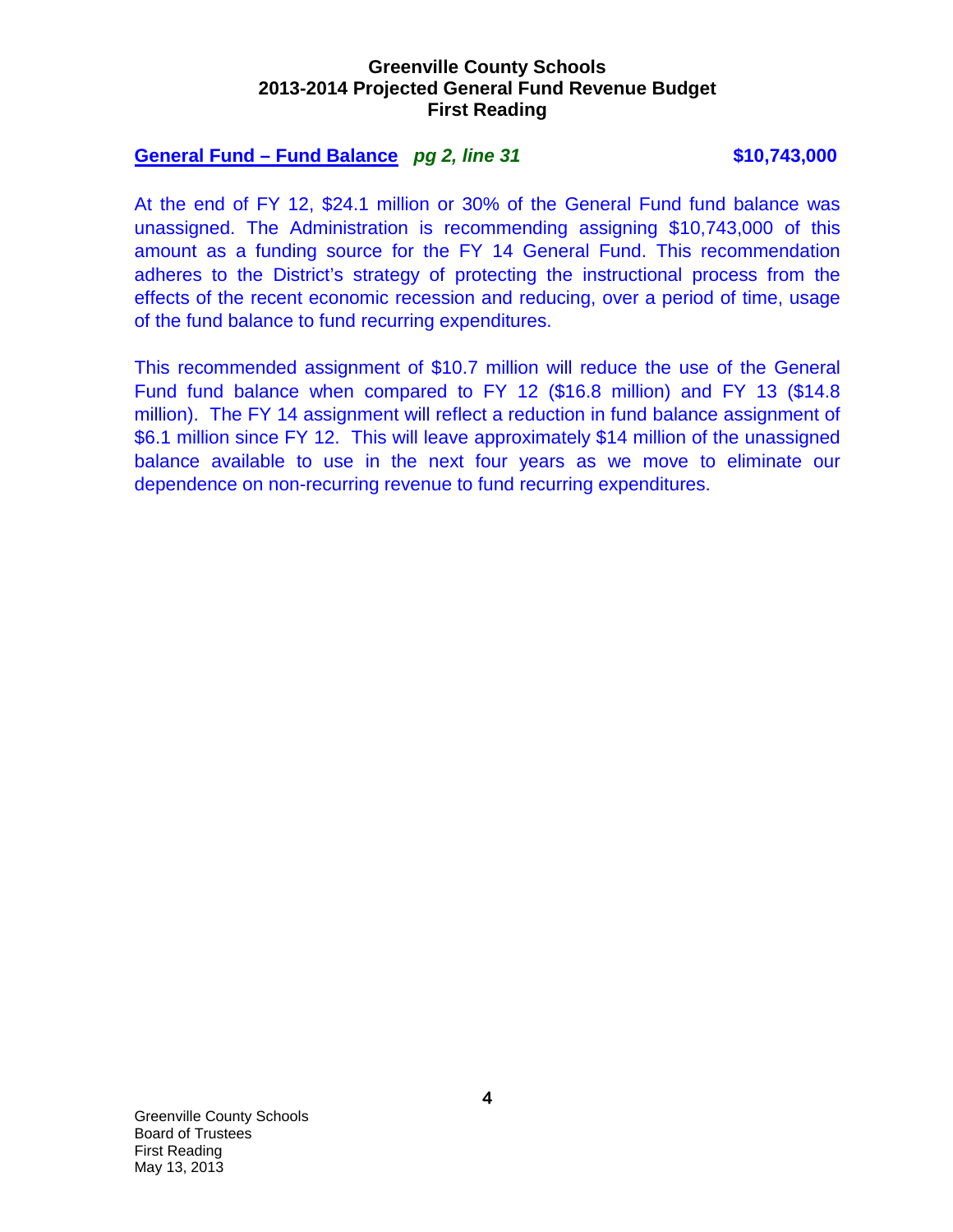|    |                                                                                      |    | <b>FY 14</b><br><b>Proposed</b><br><b>Expenditure</b><br><b>Budget</b> | Reference<br>Page |
|----|--------------------------------------------------------------------------------------|----|------------------------------------------------------------------------|-------------------|
|    | 1 Budgeted Expenditures for FY 13                                                    | \$ | 468,231,000                                                            |                   |
|    | 2 Federal Mandated Expenditures for FY 14                                            |    |                                                                        |                   |
|    | <b>Goal 2: Ensure Quality Personnel in All Positions</b>                             |    |                                                                        |                   |
| 3  | Affordable Care Act (Health Care Reform)                                             | \$ | 185,000                                                                | 6                 |
|    | 4 Total Federal Mandated Expenditures for FY 14                                      | \$ | 185,000                                                                |                   |
|    | 5 State Mandated Expenditures for FY 14                                              |    |                                                                        |                   |
|    | <b>Goal 2: Ensure Quality Personnel in All Positions</b>                             |    |                                                                        |                   |
| 6  | <b>Teacher Step/Salary Increases</b>                                                 | \$ | 3,857,000                                                              | 6                 |
| 7  | <b>Teacher Certificate Upgrades</b>                                                  |    | 800,000                                                                | 6                 |
| 8  | State Health Employer Portion Insurance Increase (Effective Jan. 1, 2013)            |    | 1,512,000                                                              | 7                 |
|    | 9 Total State Mandated Expenditures for FY 14                                        | \$ | 6,169,000                                                              |                   |
|    | 10 Local Required Expenditures for FY 14                                             |    |                                                                        |                   |
|    | <b>Goal 1: Raise the Academic Challenge and Performance of Each Student</b>          |    |                                                                        |                   |
| 11 | Increases Associated with Student Growth                                             | \$ | 3,850,000                                                              | $\overline{7}$    |
| 12 | Increase of School and Department Copier Costs                                       |    | 382,000                                                                | $\overline{7}$    |
|    | <b>Goal 2: Ensure Quality Personnel in All Positions</b>                             |    |                                                                        |                   |
| 13 | Increase in Local Portion of the Teacher Salary Schedule                             |    | 1,446,000                                                              | 7                 |
| 14 | 2% Cost of Living Increase for Support Salary Schedules                              |    | 2,169,000                                                              | 8                 |
| 15 | Classroom Promethean Support Technician                                              |    | 61,000                                                                 | 8                 |
| 16 | <b>School Wireless Support Specialist</b>                                            |    | 61,000                                                                 | 8                 |
|    | <b>Goal 3: Provide a School Environment Supportive of Learning</b>                   |    |                                                                        |                   |
| 17 | Dr. Phinnize J. Fisher Middle School                                                 |    | 291,000                                                                | 8                 |
| 18 | <b>Security Enhancement</b>                                                          |    | 750,000                                                                | 9                 |
|    | 19 Total Local Required Expenditures for FY 14                                       | \$ | 9,010,000                                                              |                   |
|    | 20 Reduction of Expenditures for FY 14                                               |    |                                                                        |                   |
|    | <b>Goal 4: Effectively Manage and Further Develop Financial Resources</b>            |    |                                                                        |                   |
| 21 | <b>Workers' Compensation Budget</b>                                                  | \$ | (367,000)                                                              | 9                 |
|    | 22 Total Reduction of Expenditures for FY 14                                         | \$ | (367,000)                                                              |                   |
|    | 23 Total Proposed New Expenditures for FY 14                                         | S  | 14,997,000                                                             |                   |
|    | 24 Total Proposed Budgeted Expenditures for FY 14                                    |    | 483,228,000                                                            |                   |
|    | <b>Greenville County Schools</b><br><b>Board of Trustees</b><br><b>First Reading</b> |    |                                                                        |                   |
|    | 5<br>May 13, 2013                                                                    |    |                                                                        |                   |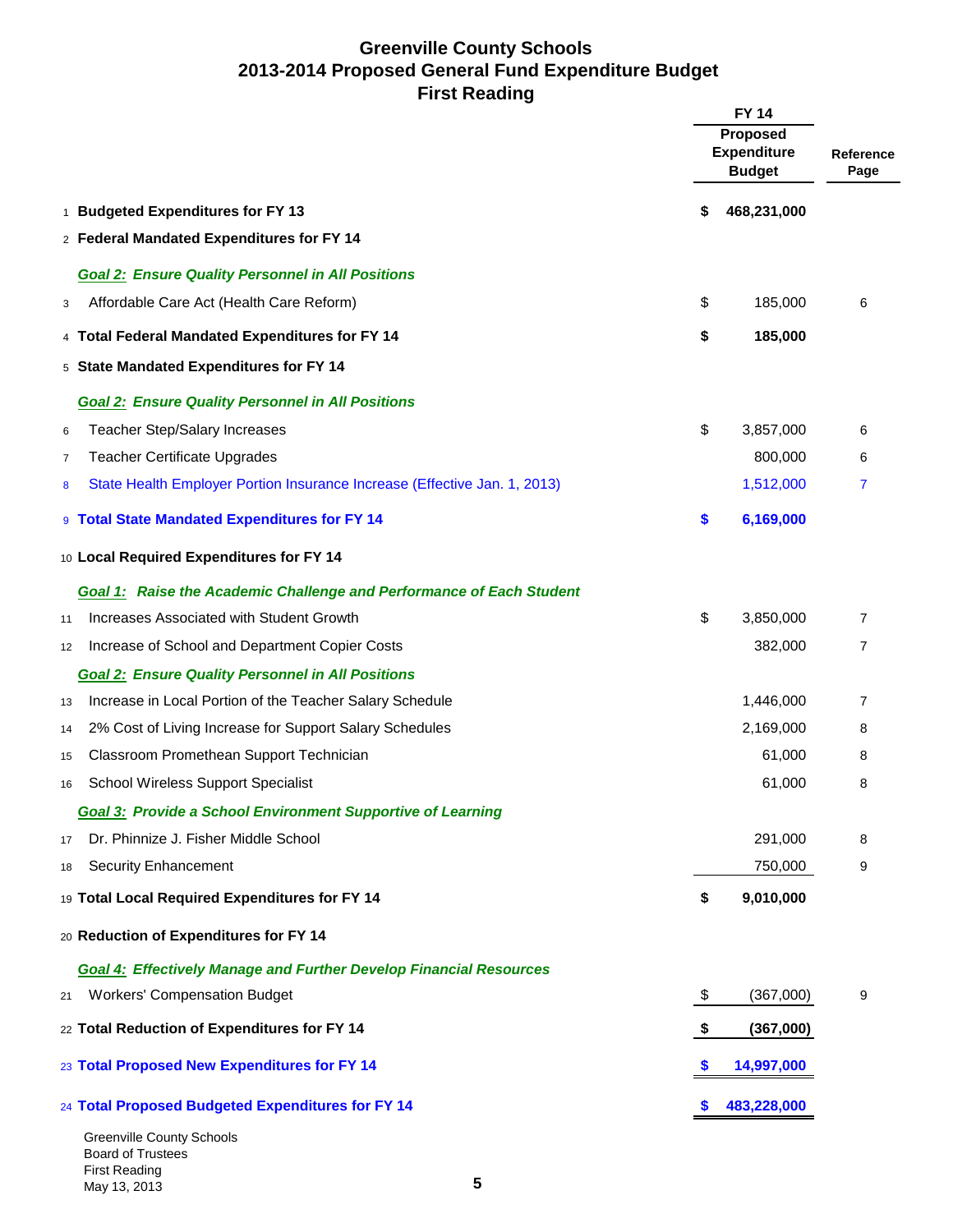## **Federal Mandated, State Mandated and Local Required Expenditures**

**Federal and State mandates** are: 1.) Legal requirements resulting from legislative acts that impose an enforceable duty, a new program, or demand an increased level of service in an existing program or 2.) Mandates from the State Department of Education.

**Local requirements** refer to the services and support that facilitate the attainment and sustainability of our Education Plan goals.

## **Federal Mandates**

#### **Goal 2: Ensure Quality Personnel in All Positions**

**Affordable Care Act (Health Care Reform)** *page 5, line 3* **\$ 185,000** This is the projected budget to comply with the Affordable Care Act. Final regulations are scheduled for release later in May, but certain aspects of this new Federal law are known. Beginning January 1, 2014, the District must meet the requirements of the Act which include fees and offering health insurance to defined, temporary hourly employees who average working 30 or more hours per week. The employee groups affected by this act are temporary employees and consist of these substitute groups: teachers, bus drivers, aides, clerical, custodial, and nurses.

## **State Mandates**

#### **Goal 2: Ensure Quality Personnel in All Positions**

**Teacher Step/Salary Increases** *page 5, line 6* **\$ 3,857,000** This is the State mandated increase. Implementing a teacher salary step for FY 14 allows Greenville County Schools to remain competitive in recruitment and retention of quality teachers.

#### **Teacher Certificate Upgrades** *page 5, line 7* **\$ 800,000**

This budget reflects pay increases for teachers upgrading current certificates to reflect higher education levels. Teachers are both required and encouraged to pursue additional training. When that training results in the attainment of an additional degree or certificate upgrade, a commensurate pay increase is mandated.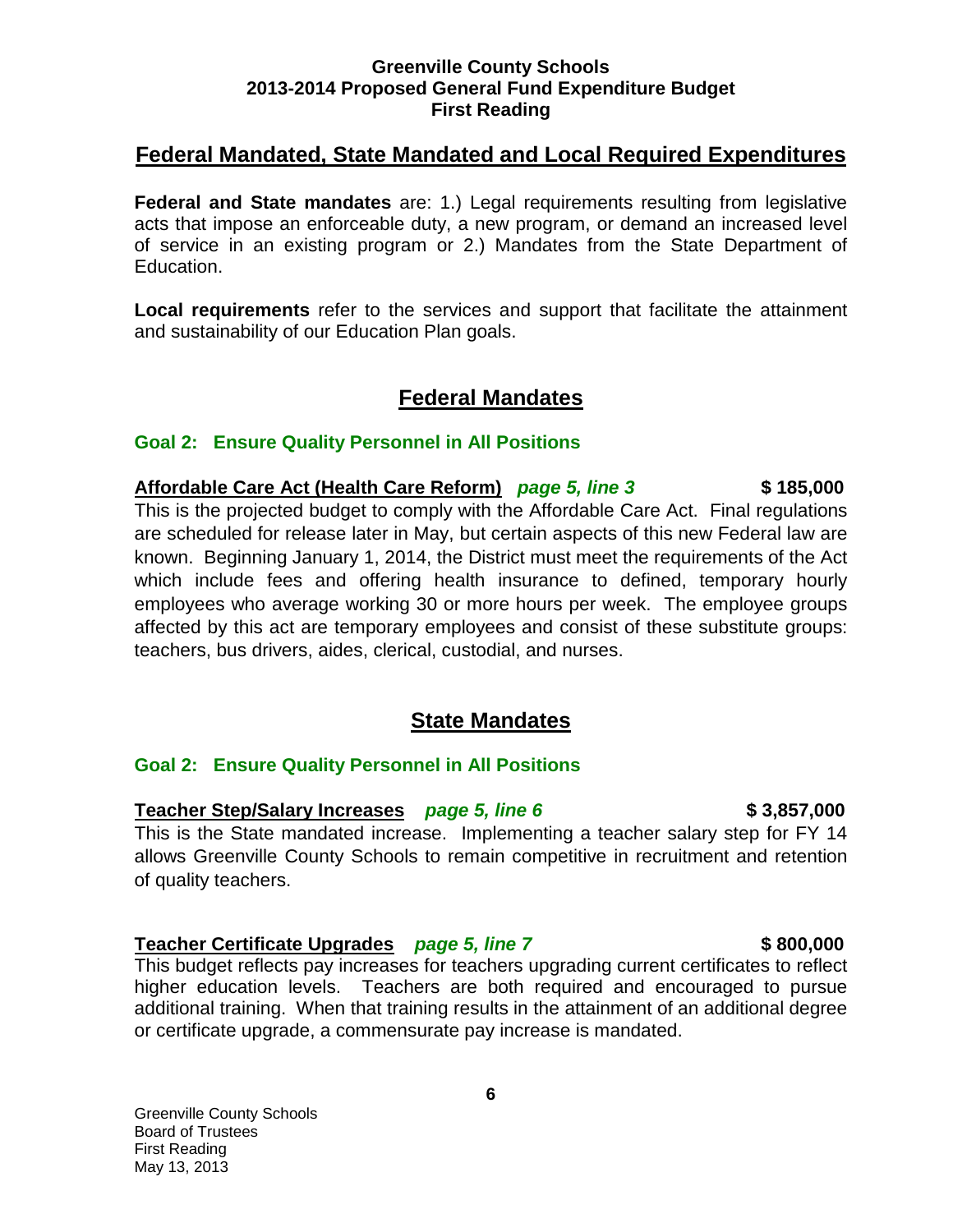**State Health (Employer Portion) Insurance Increase** *page 5, line 8* **\$ 1,512,000** Based on a recent ruling by the SC Supreme Court, this budget reflects a revised 6.37% increase in the employer contribution to provide health coverage to employees insured by the State Health Plan. This is the original rate from the 2012-2013 Appropriations Act; however the Budget and Control Board revised the rate to a 4.6% employee/employer share. The issue was resolved by the SC Supreme Court for the original Appropriations Act rate of 6.37% (employer only) on April 24, 2013. This budget will fund the second half of the calendar year increase (July through December) that falls in FY 14. This is \$419,000 more than the amount presented at the Budget Work Session.

# **Local Requirements**

## **Goal 1: Raise the Academic Challenge and Performance of Each Student**

**Increases Associated with Student Growth** *page 5, line 11* **\$ 3,850,000** This budget will fund additional teachers, school support staff, and other budgetary needs associated with these additional students. Planning and Demographics currently projects an increase of 1,290 students for FY 14.

**Increase of School and Department Copier Costs** *page 5, line 12* **\$ 382,000** The District's copier contract, which expires on March 30, 2014, has a per copy cost of \$.013. The State's contract rate is \$.0385. The District has been advised that any new District copier contract, effective in April 2014, may reflect a per copy cost similar to the State's contract. The District has calculated the projected increase in copier usage cost for April through June, 2014, by using the State's rate of \$.0385 per copy, and historical copy usage for April through June. The projected cost increase is \$382,000.

## **Goal 2: Ensure Quality Personnel in All Positions**

## **Increase in Local Portion of the Teacher Salary Schedule \$ 1,446,000** *page 5, line 13*

This budgeted amount ensures all steps equal at least a 2% increase. This increase will help retain teachers and compete with surrounding school districts by ensuring that our teacher salaries remain in the top 25 for school districts in the State. This also creates a new step 25 on the teacher salary schedule to ensure teachers at the top of the salary schedule receive a 2% increase.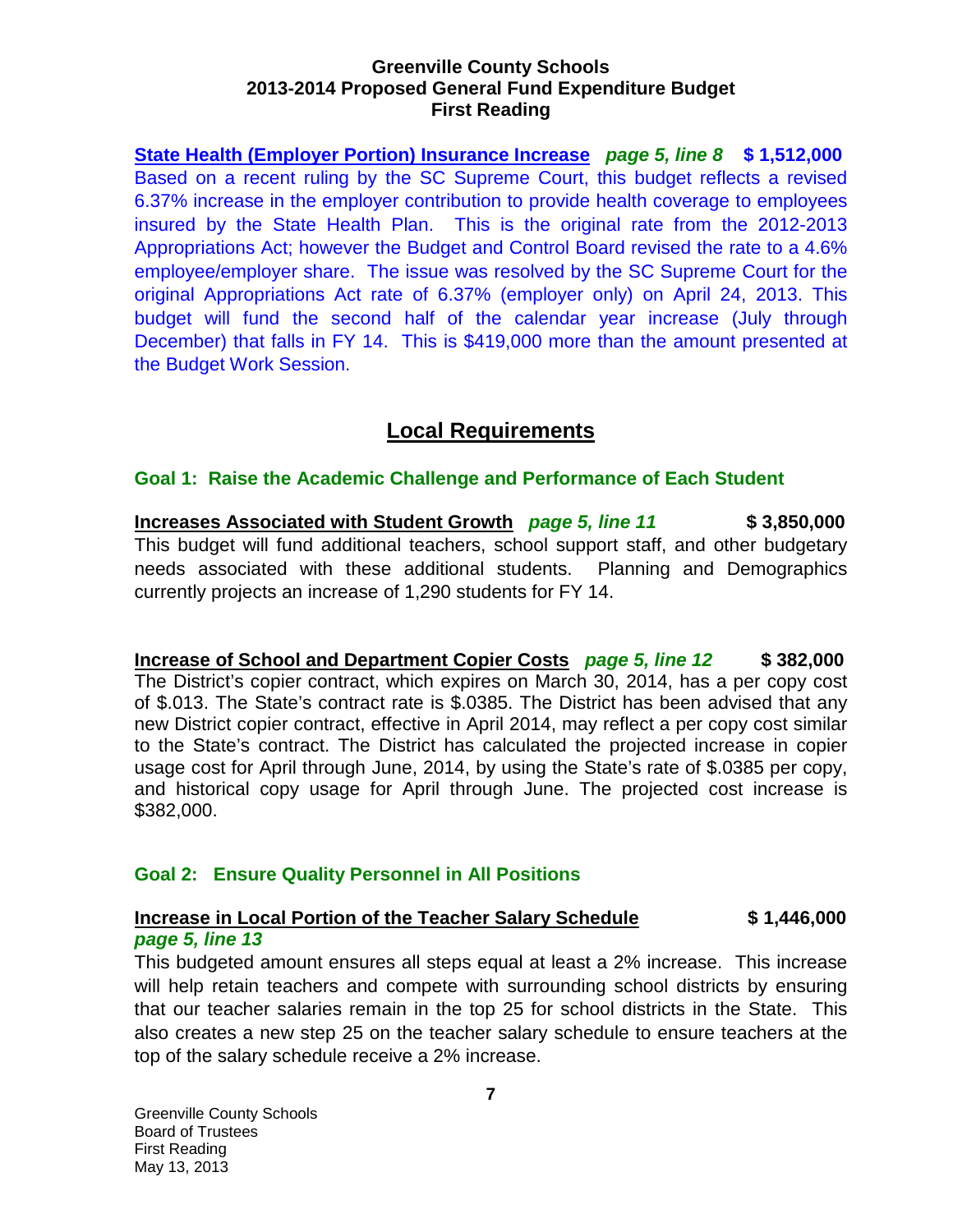## **2% Cost of Living Increase for Support Salary Schedules \$ 2,169,000** *page 5, line 14*

This line reflects a 2% increase in pay for all support personnel. Schedules will be increased 2%, but employees will remain on their current step. This continues the District's goal of ensuring quality personnel in all positions and reaffirms throughout all levels of the organization the importance of all employees to the instructional program.

## **Classroom Promethean Support Technician** *page 5, line 15* **\$ 61,000 (District Support Staff - ETS)**

Promethean Support Technicians are responsible for repairing and maintaining classroom Promethean boards. We are not able to provide timely repair services with the one current position. The current average repair time is three weeks. Adding an additional Promethean Support Technician will reduce repair time.

#### **School Wireless Support Specialist** *page 5, line 16* **\$ 61,000 (District Support Staff - ETS)**

The District is increasing the number of wireless hot spots from 3,000 units to 10,500 during the next three years. A support specialist is needed to handle this volume and manage the over 60,000 devices that will connect to these hot spots. This is a very specialized position and will require an individual certified in Wi-Fi technology and design. This position will support the technology infrastructure program and will be filled when this program is funded.

## **Goal 3: Provide a School Environment Supportive of Learning**

## **Dr. Phinnize J. Fisher Middle School** *page 5, line 17* **\$291,000**

Dr. Phinnize J. Fisher Middle School is scheduled to open in August 2014. During the 2013-2014 school year, positions such as the principal, program director, secretary, media specialist, plant engineer, etc. will be filled, as needed, to prepare the school to open in August 2014.